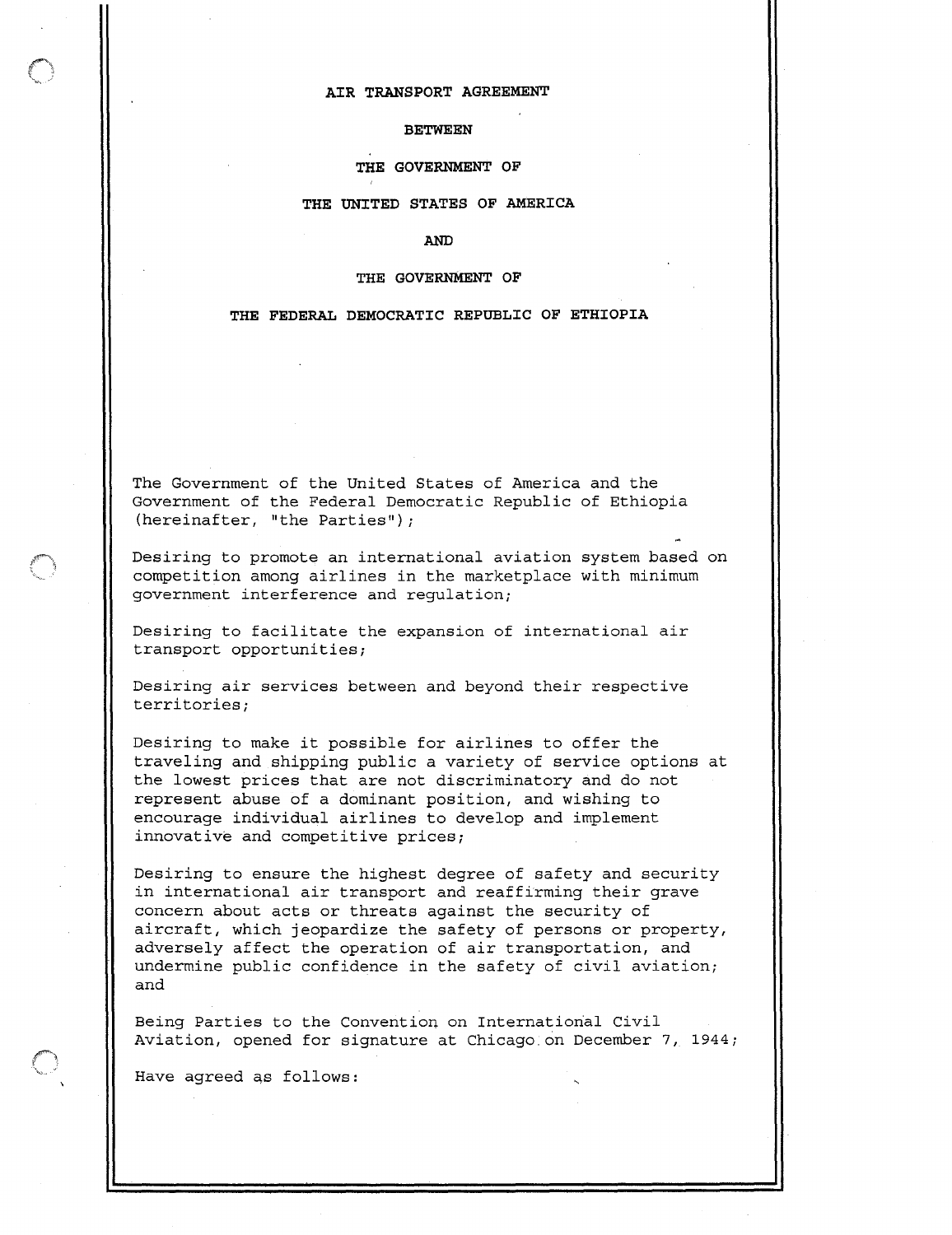2

#### Definitions

For the purposes of this Agreement, unless otherwise stated, the term :

1 . "Aeronautical authorities" means, in the case of the United States, the Department of Transportation, or its successor, and in the case of the Federal Democratic Republic of Ethiopia, the Ministry of Infrastructure, Civil Aviation Authority, or its successor, and any person or agency authorized to perform functions exercised by the said Authority;

2 . "Agreement" means this Agreement, its Annexes, and any amendments thereto;

3 . "Air transportation" means the public carriage by aircraft of passengers, baggage, cargo, and mail, separately or in combination, for remuneration or hire;

<sup>4</sup> . "Convention" means the Convention on International Civil Aviation, opened for signature at Chicago on December 7, 1944, and includes :

a. any amendment that has entered into force under Article 94(a) of the Convention and has been ratified by both Parties, and

b. any Annex or any amendment thereto adopted under Article 90 of the Convention, insofar as such Annex or amendment is at any given time effective for both Parties;

5 . "Designated airline" means an airline designated and authorized in accordance with Article 3 of this Agreement;

6 . "Full cost" means the cost of providing service plus a reasonable charge for administrative overhead;

7 . "International air transportation" means air transportation that passes through the airspace over the territory of more than one State;

8 . "Price" means any fare, rate or charge for the carriage of passengers (and their baggage) and/or cargo (excluding mail) in air transportation charged by airlines, including their agents, and the conditions governing the availability of such fare, rate or charge;

9 . "Stop for non-traffic purposes" means a landing for any purpose other than taking on or discharging passengers, baggage, cargo and/or mail in air transportation;

10 . "Territory" means the land areas under the sovereignty, jurisdiction, protection, or trusteeship of a Party, and the territorial waters adjacent thereto; and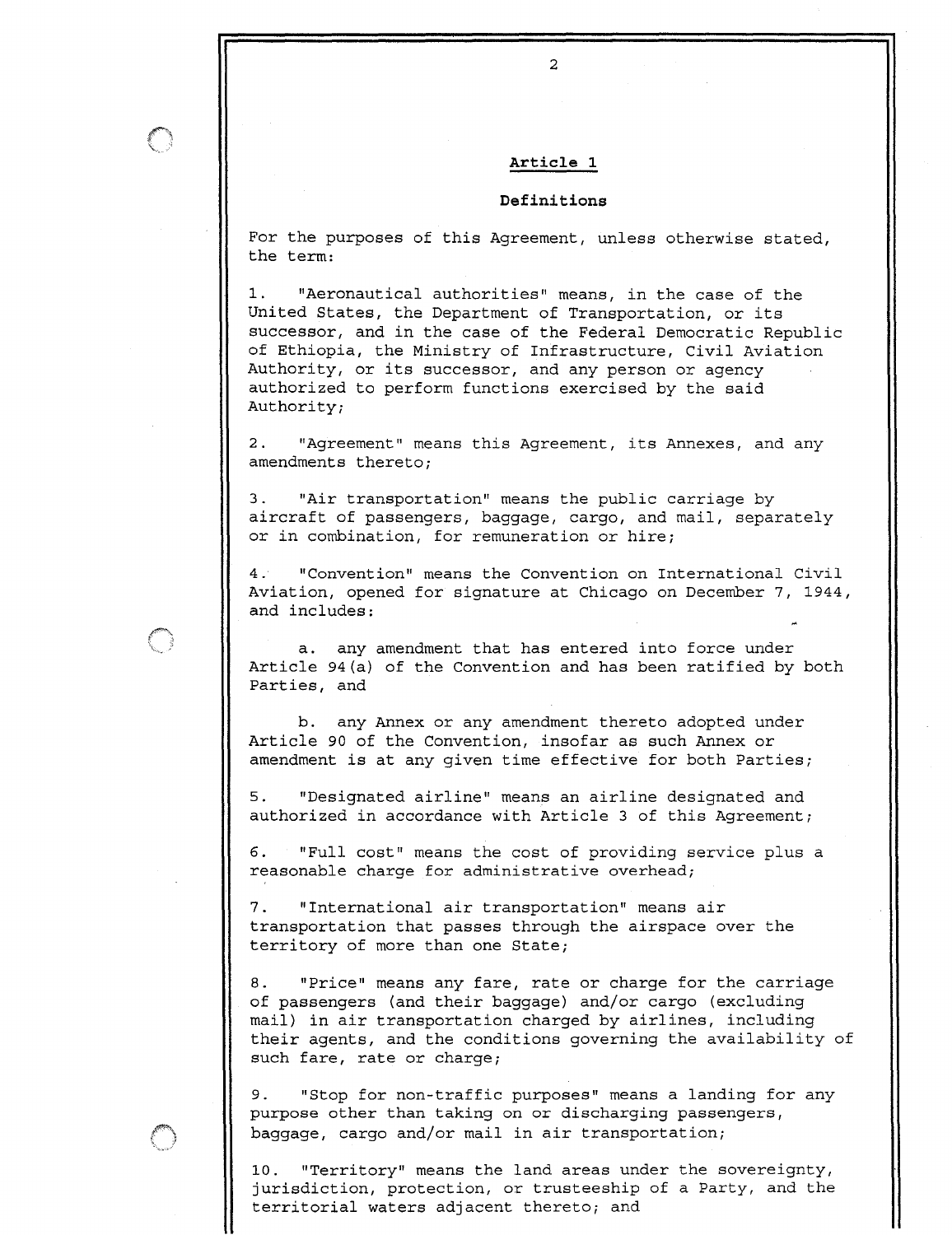<sup>11</sup> . "User charge" means <sup>a</sup> charge imposed on airlines for the provision of airport, air navigation, or aviation security facilities or services including related services and facilities .

### Article 2

#### Grant of Rights

1 . Each Party grants to the other Party the following' rights for the conduct of international air transportation by the airlines of the other Party:

a. the right to fly across its territory without landing;

b. the right to make stops in its territory for nontraffic purposes; and

c. the rights otherwise specified in this Agreement.

2 . Nothing in this Article shall be deemed to confer on the airline or airlines of one Party the rights to take on board, in the territory of the other Party, passengers, their baggage, cargo, or mail carried for compensation and destined for another point in the territory of that other Party.

# Article 3

## Designation and Authorization

1 . Each Party shall have the right to designate as many airlines as it wishes to conduct international air transportation in accordance with this Agreement and to withdraw or alter such designations . Such designations shall be transmitted to the other Party in writing through diplomatic channels, and shall identify whether the airline is authorized to conduct the type of air transportation specified in Annex I or in Annex II or both.

2 . On receipt of such a designation, and of applications from the designated airline, in the form and manner prescribed for operating authorizations and technical permissions, the other Party shall grant appropriate authorizations and permissions with minimum procedural delay, provided :

a. substantial ownership and effective control of that airline are vested in the Party designating the airline, nationals of that Party, or both;

b. the designated airline is qualified to meet the conditions prescribed under the laws and regulations normally applied to the operation of international air transportation by the Party considering the application or applications; and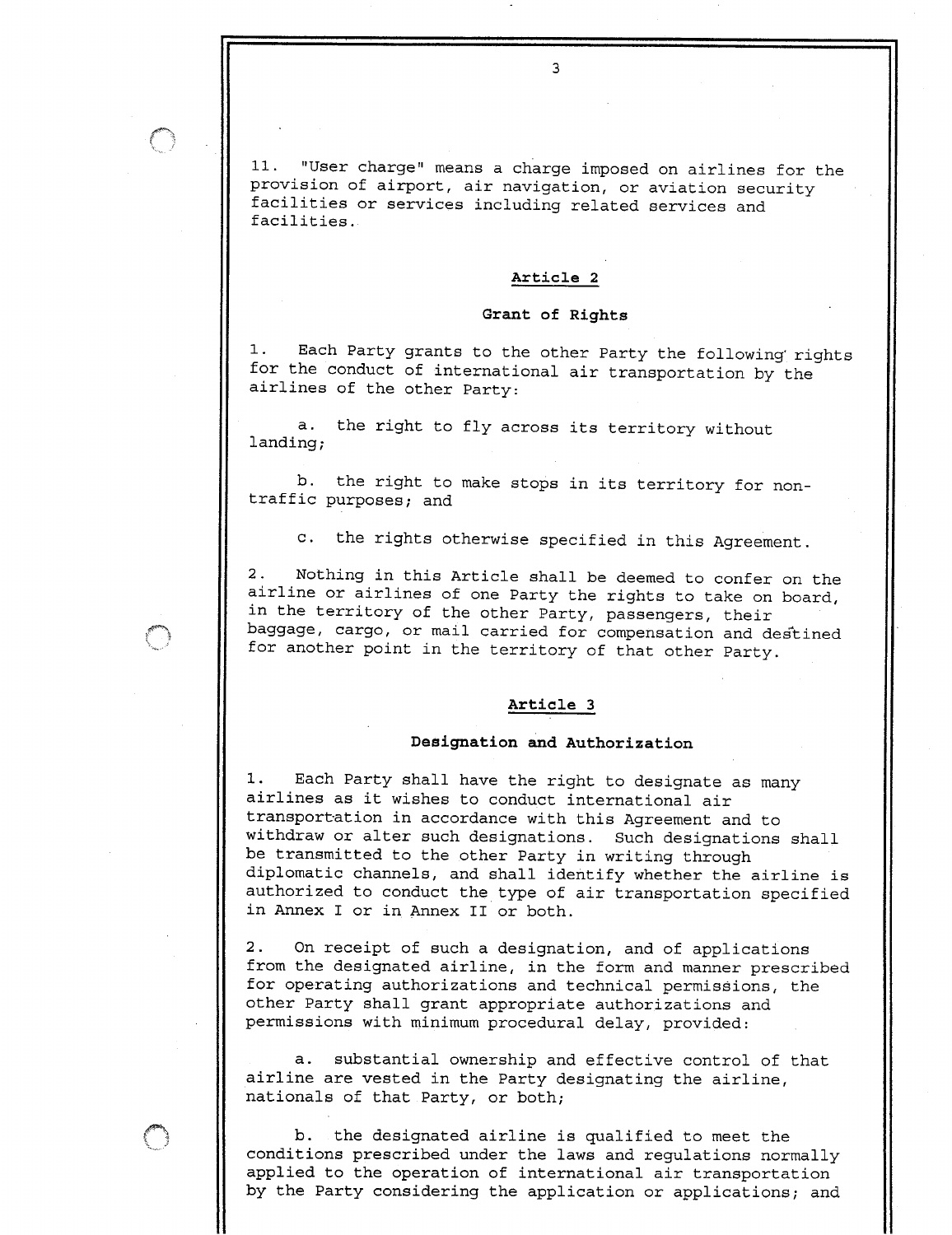4 c . the Party designating the airline is maintaining and administering the standards set forth in Article 6 (Safety) and Article 7 (Aviation Security) . Article 4 Revocation of Authorization 1 . Either Party may revoke, suspend or limit the operating authorizations or technical permissions of an airline designated by the other Party where :

a. substantial ownership and effective control of that airline are not vested in the other Party, the Party's nationals, or both;

b. that airline has failed to comply with the laws and regulations referred to in Article 5 (Application of Laws) of this Agreement; or

c . the other Party is not maintaining and administering the standards as set forth in Article 6 (Safety) .

2 . Unless immediate action is essential to prevent further noncompliance with subparagraphs 1b or 1c of this Article, the rights established by this Article shall be exercised only after consultation with the other Party.

3 . This Article does not limit the rights of either Party to withhold, revoke, limit or impose conditions on the operating authorization or technical permission of an airline or airlines of the other Party in accordance with the provisions of Article 7 (Aviation Security) .

## Article 5

## Application of Laws

1 . While entering, within, or leaving the territory of one Party, its laws and regulations relating to the operation and navigation of aircraft shall be complied with by the other Party's airlines .

2 . While entering, within, or leaving the territory of one Party, its laws and regulations relating to the admission to or departure from its territory of passengers, crew or cargo on aircraft (including regulations relating to entry, clearance, aviation security, immigration, passports, customs and quarantine or, in the case of mail, postal regulations) shall be complied with by, or on behalf of, such passengers, crew or cargo of the other Party's airlines .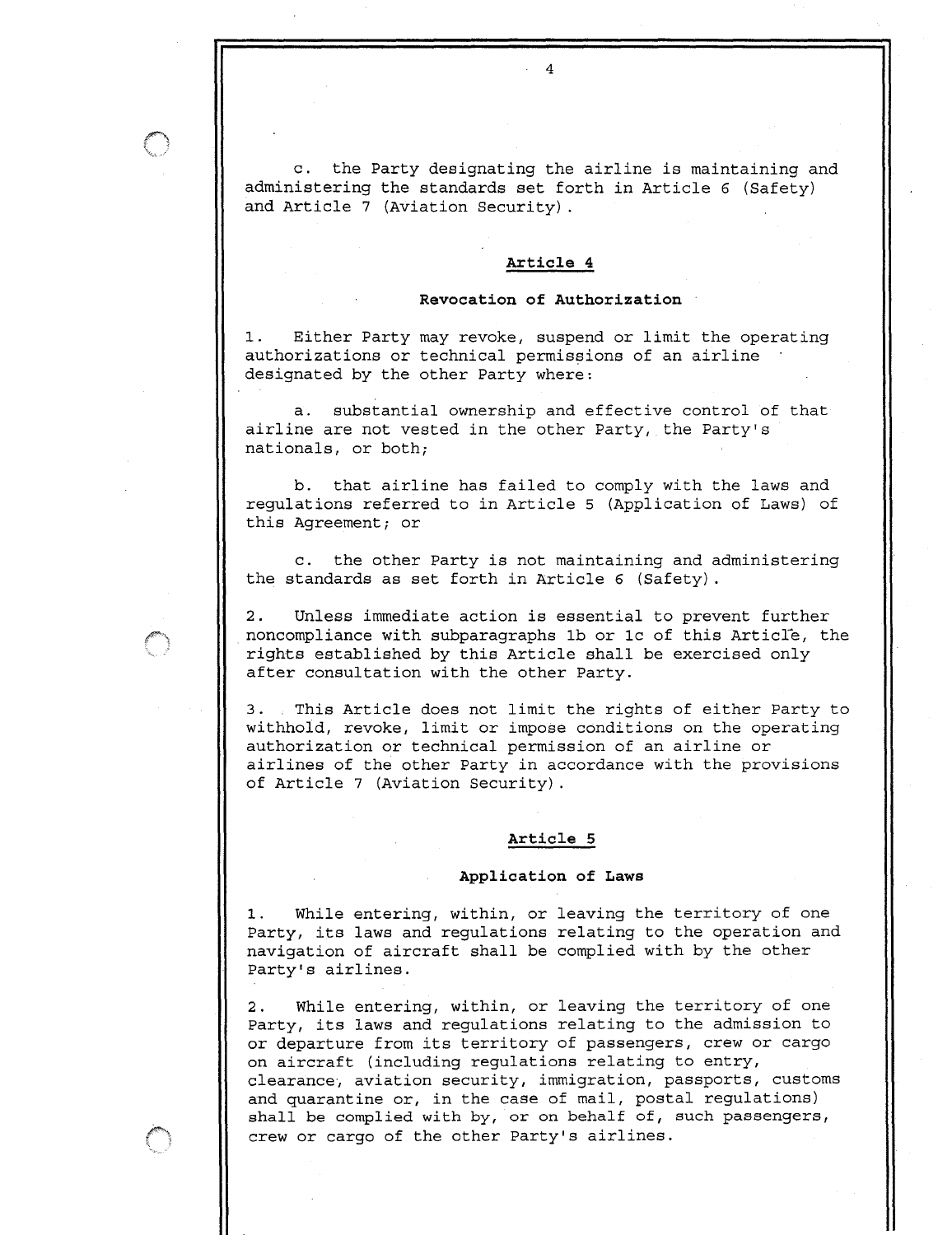5

# Safety

1 . Each Party shall recognize as valid, for the purpose of operating the air transportation provided for in this Agreement, certificates of airworthiness, certificates of competency, and licenses issued or validated by the other Party and still in force, provided that the requirements for such certificates or licenses at least equal the minimum standards that may be established pursuant to the Convention . Each Party may, however, refuse to recognize as valid for the purpose of flight' above its own territory, certificates of competency and licenses granted to or validated for its own nationals by the other Party .

2 . Either Party may request consultations concerning the safety standards maintained by the other Party relating to aeronautical facilities, aircrews, aircraft, and operation of the designated airlines. If, following such consultations, one Party finds that the other Party does not effectively maintain and administer safety standards and requirements in these areas that at least equal the minimum standards that may be established pursuant to the Convention, the other Party shall be notified of such findings and the steps considered necessary to conform with these minimum standards, and the other Party shall take appropriate corrective action. Each Party reserves the right to withhold, revoke, or limit the operating authorization or technical permission of an airline or airlines designated by the other Party in the event the other Party does not take such appropriate corrective action within a reasonable time .

#### Article 7

#### Aviation Security

1 . In accordance with their rights and obligations under international law, the Parties reaffirm that their obligation to each other to protect the security of civil aviation against acts of unlawful interference forms an integral part of this Agreement. Without limiting the generality of their rights and obligations under international law, the Parties shall in particular act in conformity with the provisions of the Convention on Offenses and Certain Other Acts Committed on Board Aircraft, done at Tokyo September 14, 1963, the Convention for the Suppression of Unlawful Seizure of Aircraft, done at The Hague December 16, 1970, the Convention for the Suppression of Unlawful Acts against the Safety of Civil Aviation, done at Montreal September 23, 1971, and the Protocol for the Suppression of Unlawful Acts of violence at Airports Serving International Civil Aviation, done at Montreal February 24, 1988 .

2 . The Parties shall provide upon request all necessary assistance to each other to prevent acts of unlawful seizure of civil aircraft and other unlawful acts against the safety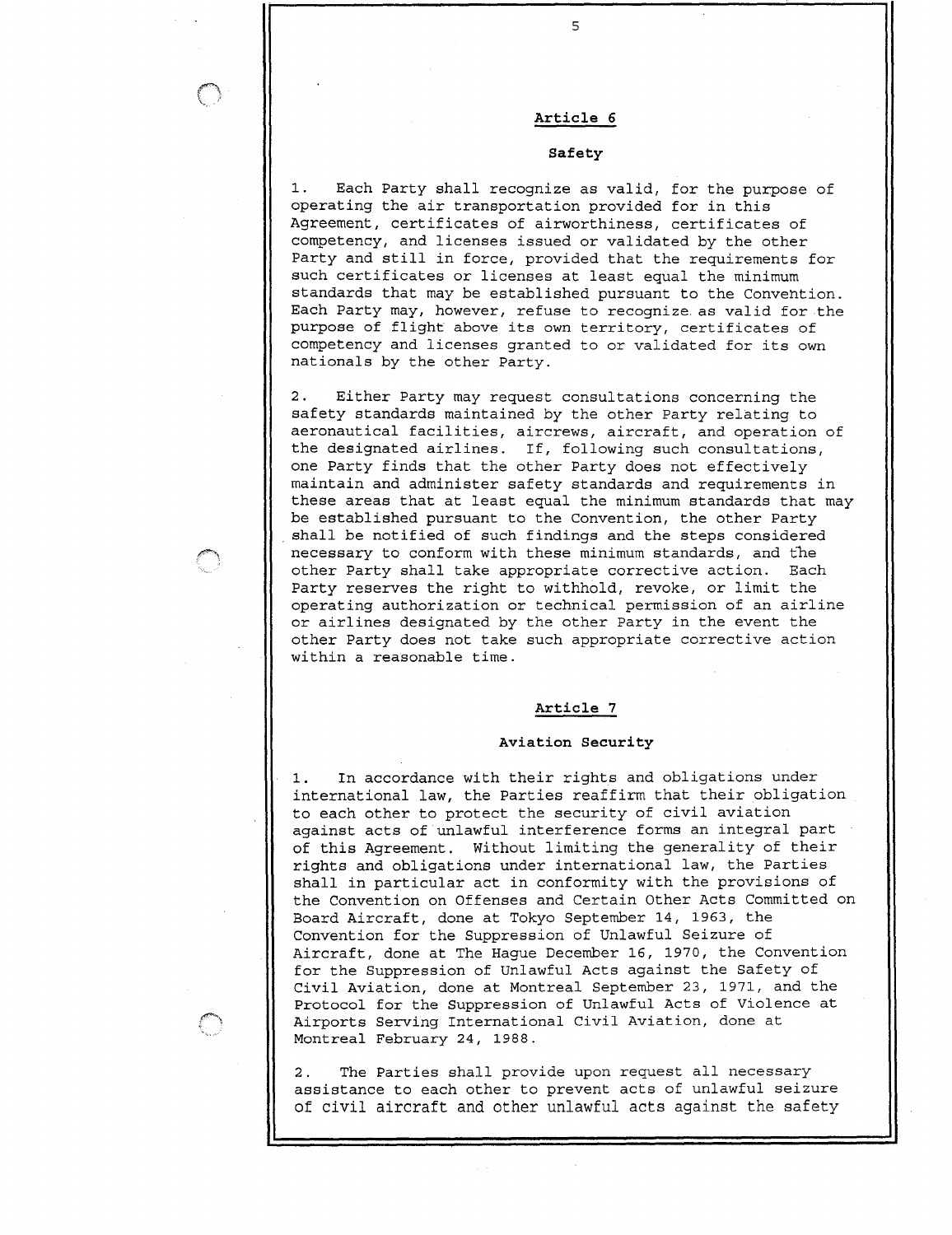of such aircraft, of their passengers and crew, and of airports and air navigation facilities, and to address any other threat to the security of civil air navigation .

3 . The Parties shall, in their mutual relations, act in conformity with the aviation security standards and appropriate recommended practices established by the International Civil Aviation organization and designated as Annexes to the Convention; they shall require that operators of aircraft of their registry, operators of aircraft who have their principal place of business or permanent residence in their territory, and the operators of airports in their territory act in conformity with such aviation security provisions .

4 . Each Party agrees to observe the security provisions required by the other Party for entry into, for departure from, and while within the territory of that other Party and to take adequate measures to protect aircraft and to inspect passengers, crew, and their baggage and carry-on items, as well as cargo and aircraft stores, prior to and during boarding or loading. Each Party shall also give positive consideration to any request from the other Party for special security measures to meet a particular threat .

5 . When an incident or threat of an incident of unlawful seizure of aircraft or other unlawful acts against the safety of passengers, crew, aircraft, airports or air navigation facilities occurs, the Parties shall assist each other by facilitating communications and other appropriate measures intended to terminate rapidly and safely such incident or threat .

6 . When a Party has reasonable grounds to believe that the other Party has departed from the aviation security provisions of this Article, the aeronautical authorities of that Party may request immediate consultations with the aeronautical authorities of the other Party. Failure to reach a satisfactory agreement within 15 days from the date of such request shall constitute grounds to withhold, revoke, limit, or impose conditions on the operating authorization and technical permissions of an airline or airlines of that Party . When required by an emergency, a Party may take interim action prior to the expiry of 15 days .

# Article 8

#### Commercial Opportunities

1 . The airlines of each Party shall have the right to establish offices in the territory of the other Party for the promotion and sale of air transportation .

2. The designated airlines of each Party shall be entitled, in accordance with the laws and regulations of the other Party relating to entry, residence, and employment, to bring in and maintain in the territory of the other Party managerial,

6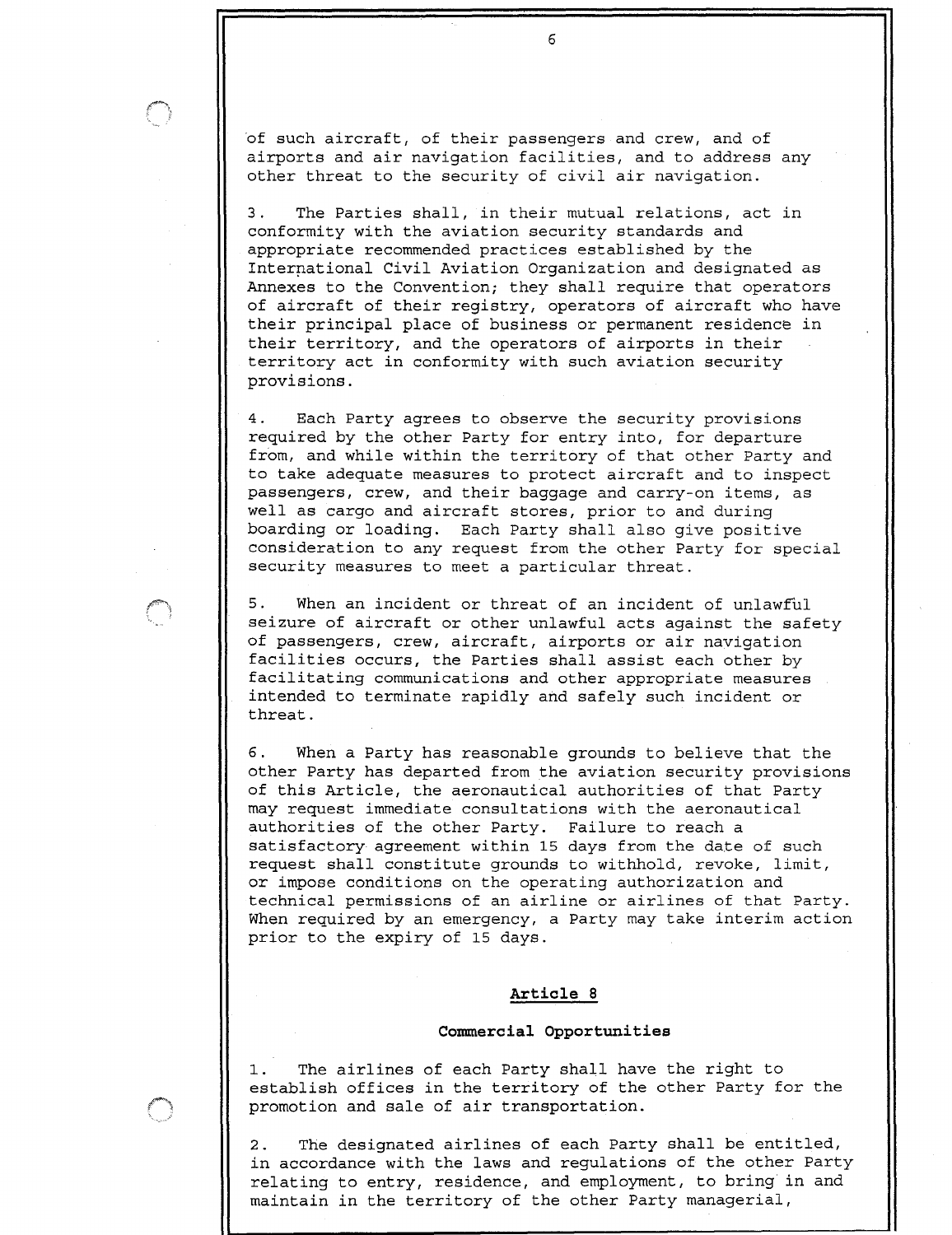sales, technical, operational, and other specialist staff required for the provision of air transportation .

 

7

3 . Each designated airline shall have the right to perform its own ground-handling in the territory of the other Party ("self-handling") or, at its option, select among competing agents for such services in whole or in part. The rights shall be subject only to physical constraints resulting from considerations of airport safety . Where such considerations preclude self-handling, ground services shall be available on an equal basis to all airlines; charges shall be based on the costs of services provided; and such services shall be comparable to the kind and quality of services as if selfhandling were possible .

4 . Any airline of each Party may engage in the sale of air transportation in the territory of the other Party directly and, at the airline's discretion, through its agents, except as may be specifically provided by the charter regulations of the country in which the charter originates that relate to the protection of passenger funds, and passenger cancellation and refund rights. Each airline shall have the right to sell such transportation, and any person shall be free to purchase such 'transportation, in the currency of that territory or in freely convertible currencies .

5 . Each airline shall have the right to convert and remit to its country, on demand, local revenues in excess of sums locally disbursed. Conversion and remittance shall be permitted promptly without restrictions or taxation in respect thereof at the rate of exchange applicable to current transactions and remittance on the date the carrier makes the initial application for remittance .

6 . The airlines of each Party shall be permitted to pay for local expenses, including purchases of fuel, in the territory of the other Party in local currency . At their discretion, the airlines of each Party may pay for such expenses in the territory of the other Party in freely convertible currencies, in accordance with foreign exchange regulations .

7 . In operating or holding out the authorized services on the agreed routes, any designated airline of one Party may enter into cooperative marketing arrangements such as blockedspace, code-sharing or leasing arrangements, with

- a) an airline or airlines of either Party;
- b) an airline or airlines of a third country; and
- c) a surface transportation provider of any country;

provided that all participants in such arrangements (i) hold the appropriate authority and (ii) meet the requirements normally applied to such arrangements .

8 . Notwithstanding any other provision of this Agreement, airlines and indirect providers of cargo transportation of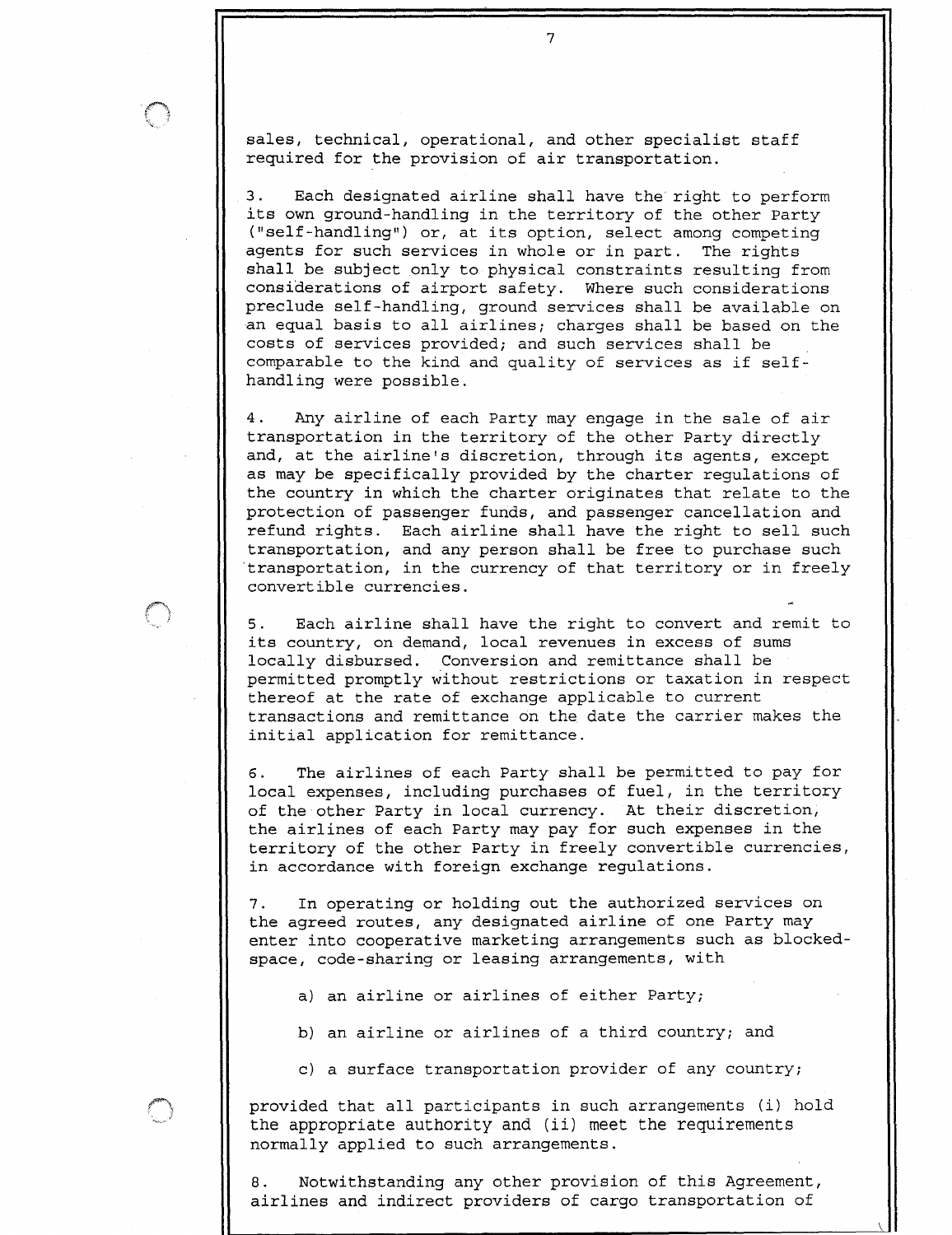both Parties shall be permitted, without restriction, to employ in connection with international air transportation any surface transportation for cargo to or from any points in the territories of the Parties or in third countries, including transport to and from all airports with customs facilities, and including, where applicable, the right to transport cargo in bond under applicable laws and regulations. Such cargo, whether moving by surface or by air, shall have access to airport customs processing and facilities . Airlines may elect to perform their own surface transportation or to provide it through arrangements with other surface carriers, including surface transportation operated by other airlines and indirect providers of cargo air transportation. Such intermodal cargo services may be offered at a single, through price for the air and surface transportation combined, provided that shippers are not misled as to the facts concerning such transportation.

## Article 9

## Customs Duties and Charges

1 . On arriving in the territory of one Party, aircraft operated in international air transportation by the designated airlines of the other Party, their regular equipment, ground equipment, fuel, lubricants, consumable technical supplies, spare parts (including engines), aircraft stores (including but not limited to such items of food, beverages and liquor, tobacco and other products destined for sale to or use by passengers in limited quantities during flight), and other items intended for or used solely in connection with the operation or servicing of aircraft engaged in international air transportation shall be exempt, on the basis of reciprocity, from all import restrictions, property taxes and capital levies, customs duties, excise taxes, and similar fees and charges that are (a) imposed by the national authorities, and (b) not based on the cost of services provided, provided that such equipment and supplies remain on board the aircraft .

2. There shall also be exempt, on the basis of reciprocity, from the taxes, levies, duties, fees and charges referred to in paragraph 1 of this Article, with the exception of charges based on the cost of the service provided:

a . aircraft stores introduced into or supplied in the territory of a Party and taken on board, within reasonable limits, for use on outbound aircraft of an airline of the other Party engaged in international air transportation, even when these stores are to be used on a part of the journey performed over the territory of the Party in which they are taken on board;

b. ground equipment and spare parts (including engines) introduced into the territory of a Party for the servicing, maintenance, or repair of aircraft of an airline of the other Party used in international air transportation;

8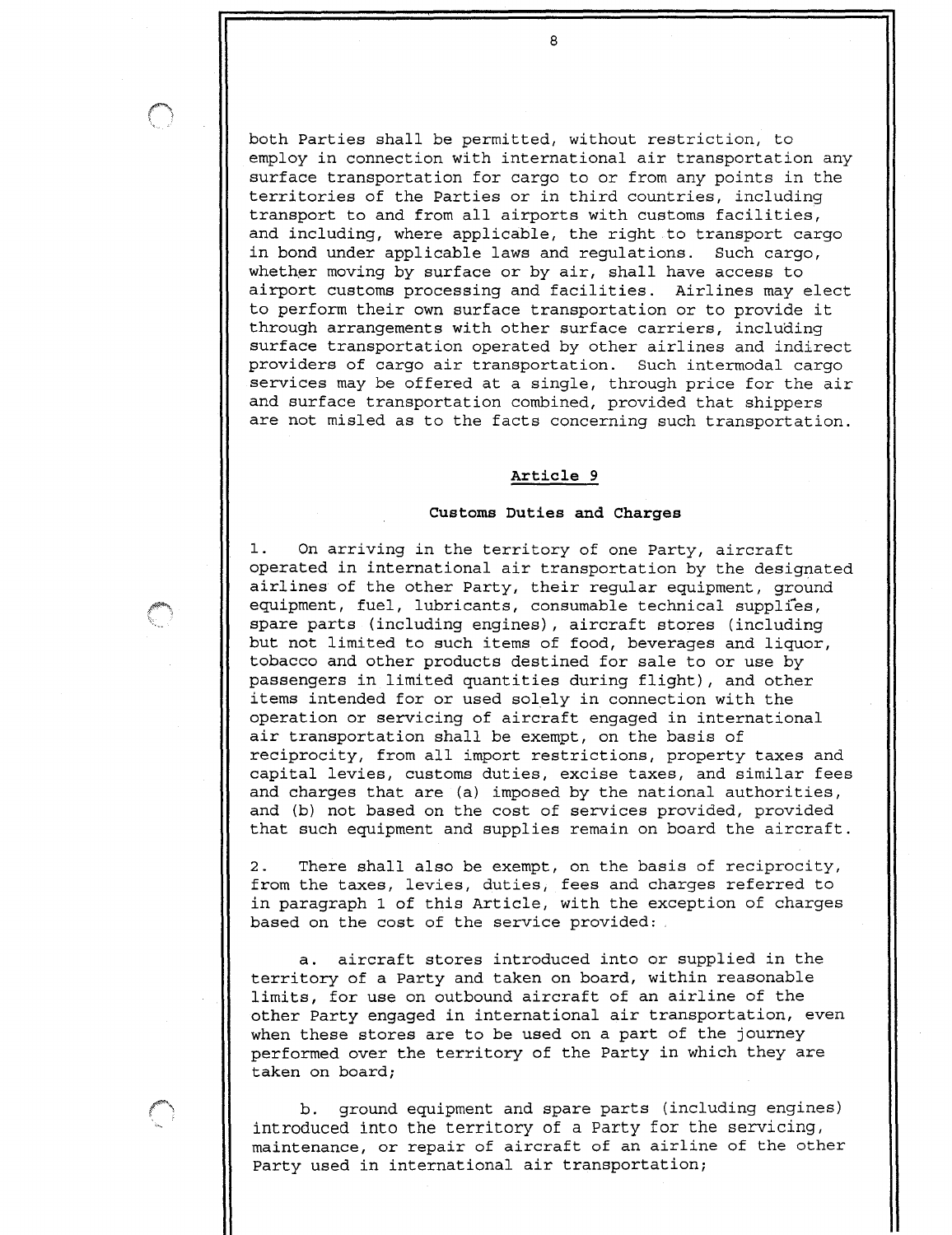c. fuel, lubricants and consumable technical supplies introduced into or supplied in the territory of a Party for use in an aircraft of an airline of the other Party engaged in international air transportation, even when these supplies are to be used on a part of the journey performed over the territory of the Party in which they are taken on board; and

d. promotional and advertising materials introduced into or supplied in the territory of one Party and taken on board, within reasonable limits, for use on outbound aircraft of an airline of the other Party engaged in international air, transportation, even when these stores are to be used on a part of the journey performed over the territory of the Party in which they are taken on board.

3 . Equipment and supplies referred to in paragraphs 1 and 2 of this Article may be required to be kept under the supervision or control of the appropriate authorities .

4 . The exemptions provided by this Article shall also be available where the designated airlines of one Party have contracted with another airline, which similarly enjoys such exemptions from the other Party, for the loan or transfer in the territory of the other Party of the items specified in paragraphs 1 and 2 of this Article .

#### Article 10

#### User Charges

1 . User charges that may be imposed by the competent charging authorities or bodies of each Party on the airlines of the other Party shall be just, reasonable, not unjustly discriminatory, and equitably apportioned among categories of users. In any event, any such user charges shall be assessed on the airlines of the other Party on terms not less favorable than the most favorable terms available to any other airline at the time the charges are assessed .

2 . User charges imposed on the airlines of the other Party may reflect, but shall not exceed, the full cost to the competent charging authorities or bodies of providing the appropriate airport, airport environmental, air navigation, and aviation security facilities and services at the airport or within the airport system. Such charges may include a reasonable return on assets, after depreciation . Facilities and services for which charges are made shall be provided on an efficient and economic basis .

3 . Each Party shall encourage consultations between the competent charging authorities or bodies in its territory and the airlines using the services and facilities, and shall encourage the competent charging authorities or bodies and the airlines to exchange such information as may be necessary to permit an accurate review of the reasonableness of the charges in accordance with the principles of paragraphs 1 and 2 of this Article. Each Party shall encourage the competent

9

 $\overline{\phantom{a}}$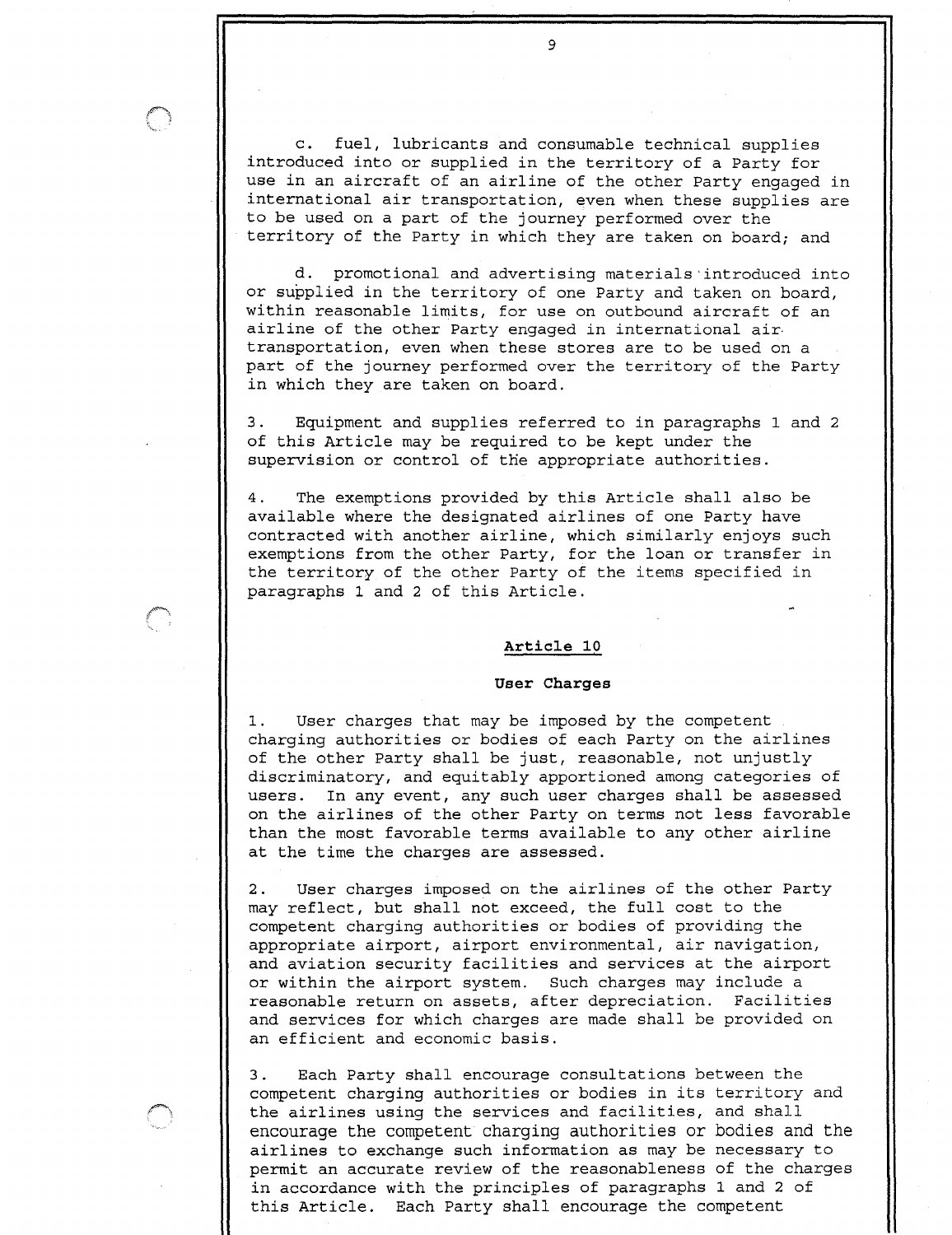charging authorities to provide users with reasonable notice of any proposal for changes in user charges to enable users to express their views before changes are made .

4 . Neither Party shall be held, in dispute resolution procedures pursuant' to Article 14, to be in breach of a provision of this Article, unless (a) it fails to undertake a review of the charge or practice that is the subject of complaint by the other Party within a reasonable amount of time; or (b) following such a review it fails to take all steps within its power to remedy any charge or practice-that is inconsistent with this Article .

## Article 11

### Fair Competition

1 . Each Party shall allow a fair and equal opportunity for the designated airlines of both Parties to compete in providing the international air transportation governed by this Agreement .

2 . Each Party shall allow each designated airline to determine the frequency and capacity of the international air transportation it offers based upon commercial considerations in the marketplace. Consistent with this right, neither Party shall unilaterally limit the volume of traffic, frequency or regularity of service, or the aircraft type or types operated by the designated airlines of the other Party, except as may be required for customs, technical, operational, or environmental reasons under uniform conditions consistent with Article 15 of the Convention.

3 . Neither Party shall impose on the other Party's designated airlines a first-refusal requirement, uplift ratio, no-objection fee, or any other requirement with respect to capacity, frequency or traffic that would be inconsistent with the purposes of this Agreement .

4 . Neither Party shall require the filing of schedules, programs for charter flights, or operational plans by airlines of the other Party for approval, except as may be required on a non-discriminatory basis to enforce the uniform conditions foreseen by paragraph 2 of this Article or as may be specifically authorized in an Annex to this Agreement. If a Party requires filings for information purposes, it shall minimize the administrative burdens of filing requirements and procedures on air transportation intermediaries and on designated airlines of the other Party.

 $\overline{a}$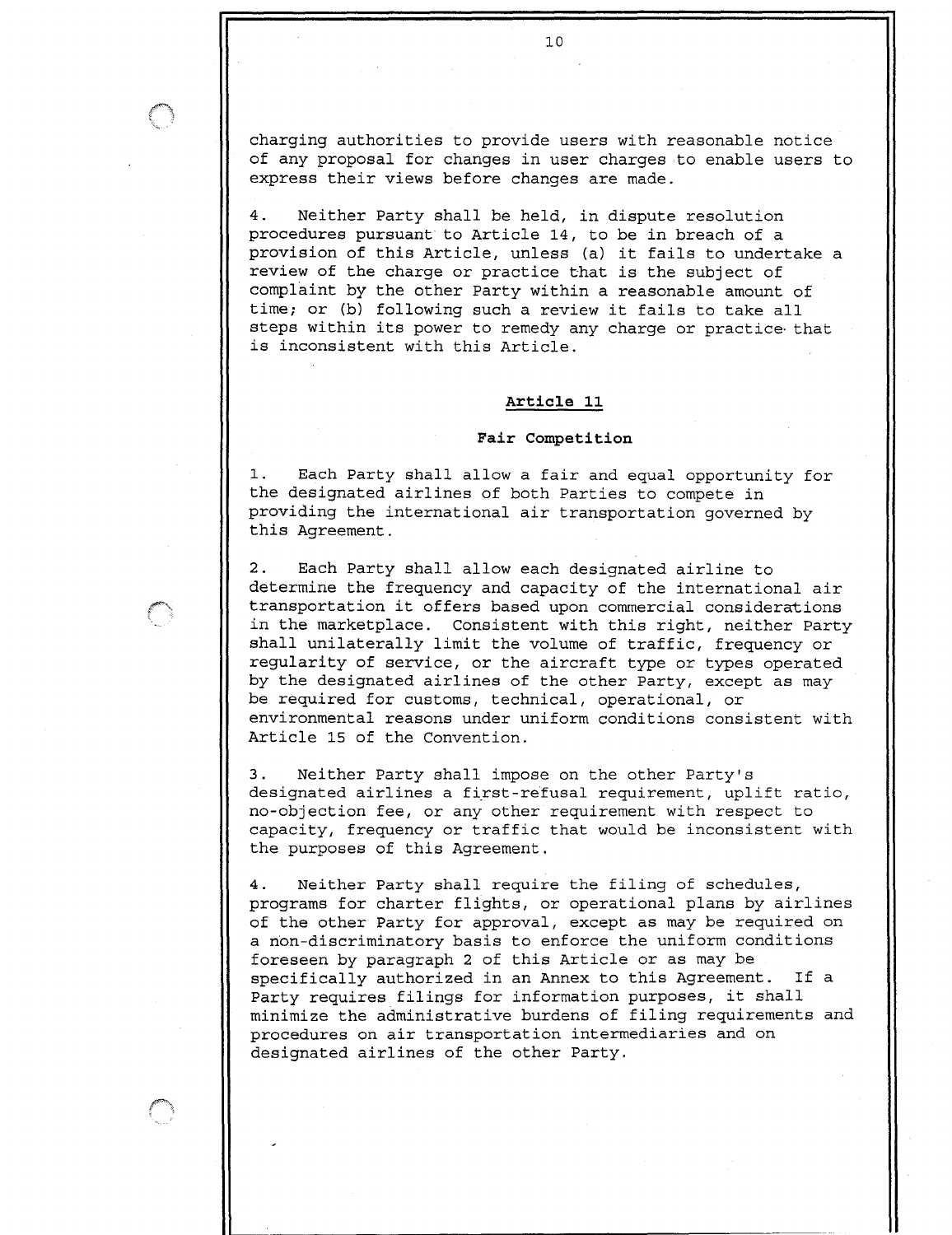11

#### Pricing

1 . Each Party shall allow prices for air transportation to be established by each designated airline based upon commercial considerations in the marketplace. Intervention by the Parties shall be limited to:

a. prevention of unreasonably discriminatory prices or practices ;

b. protection of consumers from prices that are unreasonably high or restrictive due to the abuse of 'a dominant position; and

c. protection of airlines from prices that are artificially low due to direct or indirect governmental subsidy or support .

2 . Prices for international air transportation between the territories of the Parties shall not be required to be filed. Notwithstanding the foregoing, the designated airlines of the Parties shall continue to provide immediate access, on request, to information on historical, existing, and proposed prices to the aeronautical authorities of the Parties in a manner and format acceptable to those aeronautical authorities .

3 . Neither Party shall take unilateral action to prevent the inauguration or continuation of a price proposed to be charged or charged by (i) an airline of either Party for international air transportation between the territories of the Parties, or (ii) an airline of one Party for international air transportation between the territory of the other Party and any other country, including in both cases transportation on an interline or intraline basis. If either Party believes that any such price is inconsistent with the considerations set forth in paragraph 1 of this Article, it shall request consultations and notify the other Party of the reasons for its dissatisfaction as soon as possible. These consultations shall be held not later than 30 days after receipt of the request, and the Parties shall cooperate in securing information necessary for reasoned resolution of the issue . If the Parties reach agreement with respect to a price for which a notice of dissatisfaction has been given, each Party shall use its best efforts to put that agreement into effect . Without such mutual agreement, the price shall go into effect or continue in effect .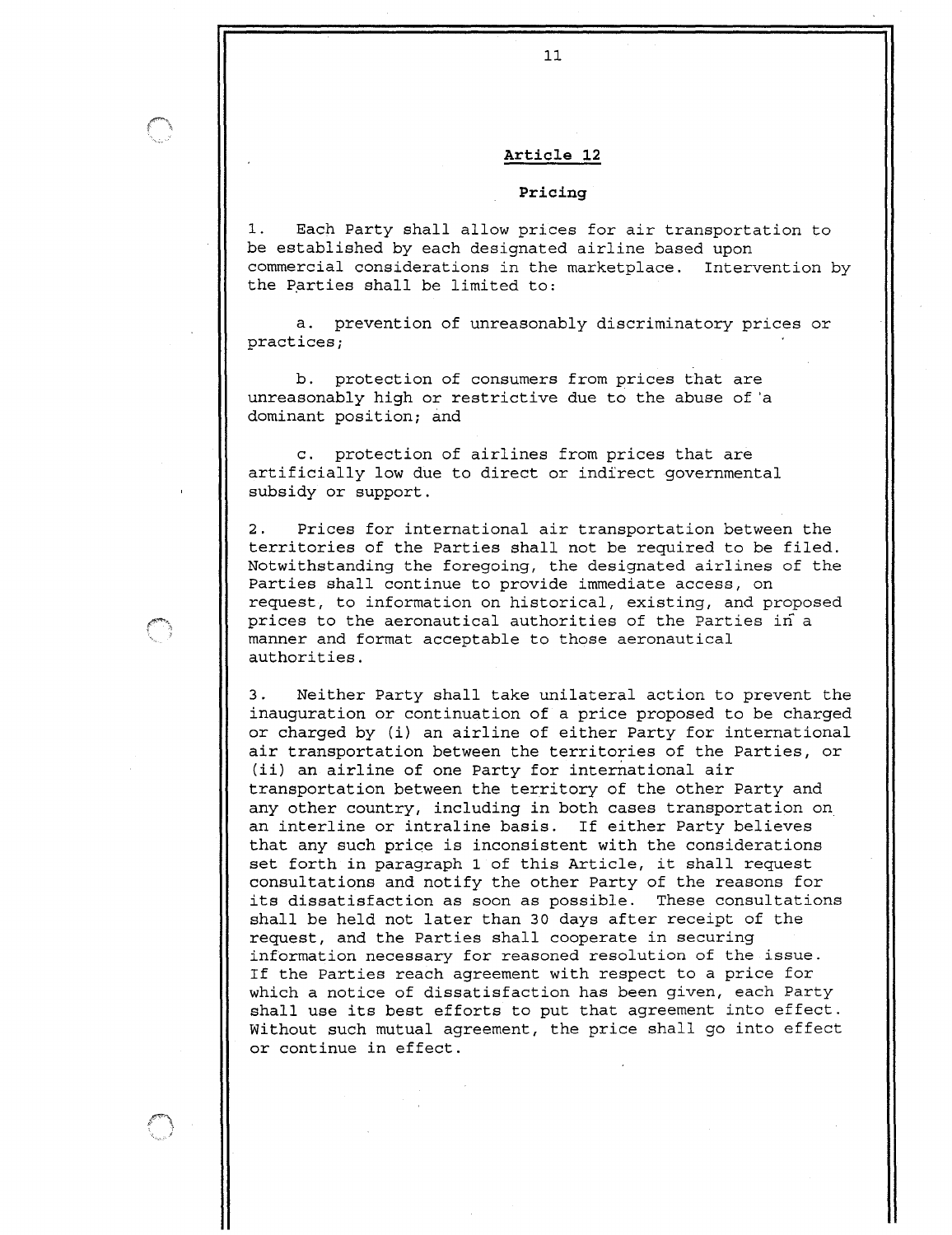## Consultations

Either Party may, at any time, request consultations relating to this Agreement. Such consultations shall begin at the earliest possible date, but not later than 60 days from the date the other Party receives the request unless otherwise agreed .

## Article 14

## Settlement of Disputes

1 . Any dispute arising under this Agreement, except those that may arise under paragraph 3 of Article 12 (Pricing), that is not resolved by a first round of formal consultations may be referred by agreement of the Parties for decision to some person or body . If the Parties do not so agree, the dispute shall, at the request of either Party, be submitted to arbitration in accordance with the procedures set forth below .

2 . Arbitration shall be by a tribunal of three arbitrators to be constituted as follows :

a. Within 30 days after the receipt of a request for arbitration, each Party shall name one arbitrator. Within 60 days after these two arbitrators have been named, they shall by agreement appoint a third arbitrator, who shall act as President of the arbitral tribunal;

b. If either Party fails to name an arbitrator, or if the third arbitrator is not appointed in accordance with subparagraph a of this paragraph, either Party may request the President of the Council of the International Civil Aviation Organization to appoint the necessary arbitrator or arbitrators within 30 days . If the President of the Council is of the same nationality as one of the Parties, the most senior Vice President who is not disqualified on that ground shall make the appointment .

3 . Except as otherwise agreed, the arbitral tribunal shall determine the limits of its jurisdiction in accordance with this Agreement and shall establish its own procedural rules . The tribunal, once formed, may recommend interim relief measures pending its final determination . At the direction of the tribunal or at the request of either of the Parties, a conference to determine the precise issues to be arbitrated and the specific procedures to be followed shall be held not later than 15 days after the tribunal is fully constituted.

4 . Except as otherwise agreed or as directed by the tribunal, each Party shall submit a memorandum within 45 days of the time the tribunal is fully constituted. Replies shall be due 60 days later. The tribunal shall hold a hearing at the request of either Party or on its own initiative within 15 days after replies are due .

12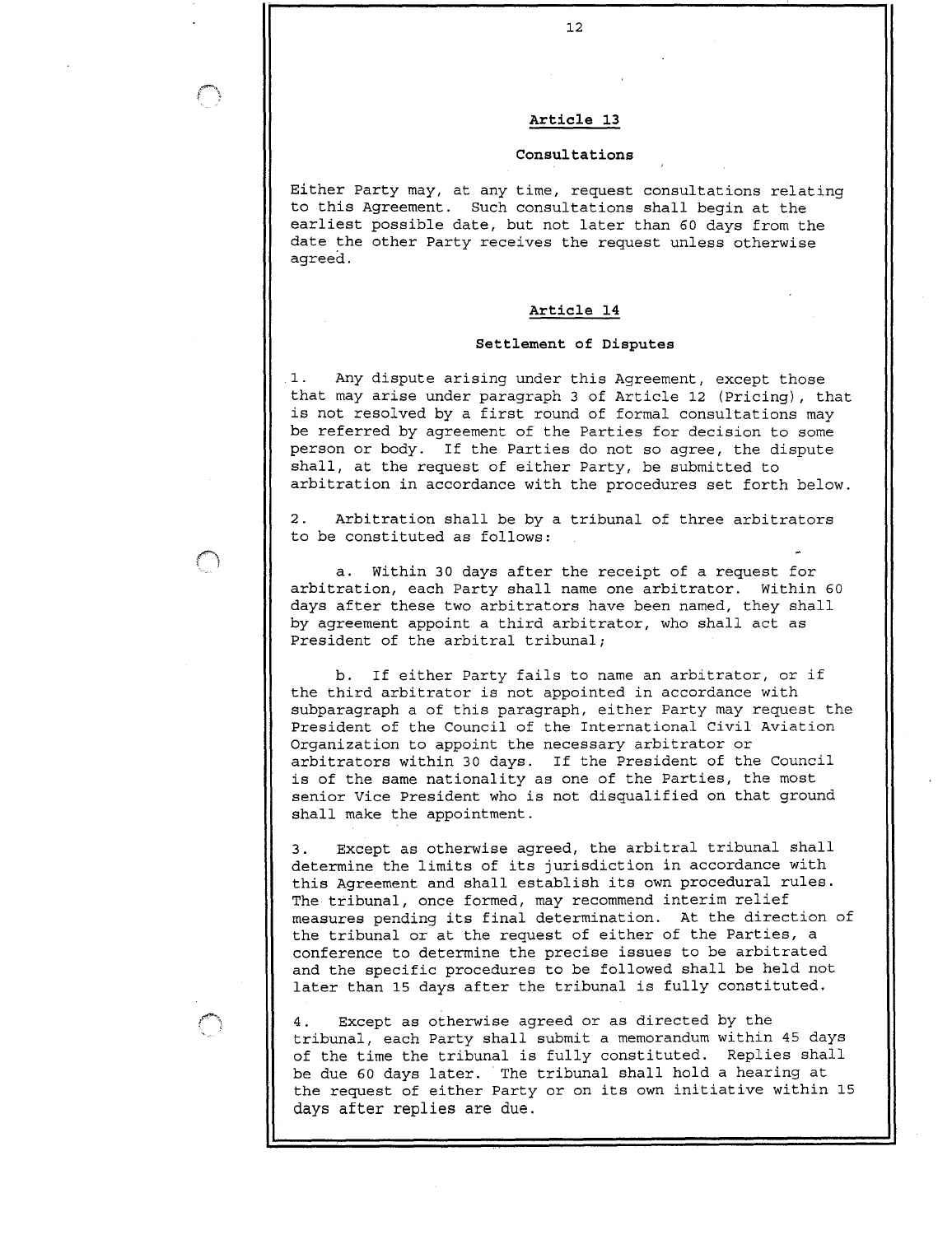5 . The tribunal shall attempt to render a written decision within 30 days after completion of the hearing or, if no hearing is held, after the date both replies are submitted. The decision of the majority of the tribunal shall prevail .

6 . The Parties may submit requests for clarification of the decision within 15 days after it is rendered and any clarification given shall be issued within 15 days of such request .

7 . Each Party shall, to the degree consistent with its national law, give full effect to any decision or award of the arbitral tribunal .

8 . The expenses of the arbitral tribunal, including the fees and expenses of the arbitrators, shall be shared equally by the Parties. Any expenses incurred by the President of the Council of the International Civil Aviation Organization in connection with the procedures of paragraph 2b of this Article shall be considered to be part of the expenses of the arbitral tribunal .

### Article 15

#### Termination

Either Party may, at any time, give notice in writing to the other Party of its decision to terminate this Agreement. notice shall be sent simultaneously to the International Civil Aviation Organization. This Agreement shall terminate at midnight (at the place of receipt of the notice to the other Party) immediately before the first anniversary of the date of receipt of the notice by the other Party, unless the notice is withdrawn by agreement of the Parties before the end of this period .

#### Article 16

#### Registration with ICAO

This Agreement and all amendments thereto shall be registered with the International Civil Aviation Organization .

#### Article 17

### Entry into Force

This Agreement and its Annexes shall apply provisionally upon signature and shall enter into force on the date on which both parties have informed each other through an exchange of diplomatic notes that their necessary internal procedures for entry into force of the Agreement have been completed.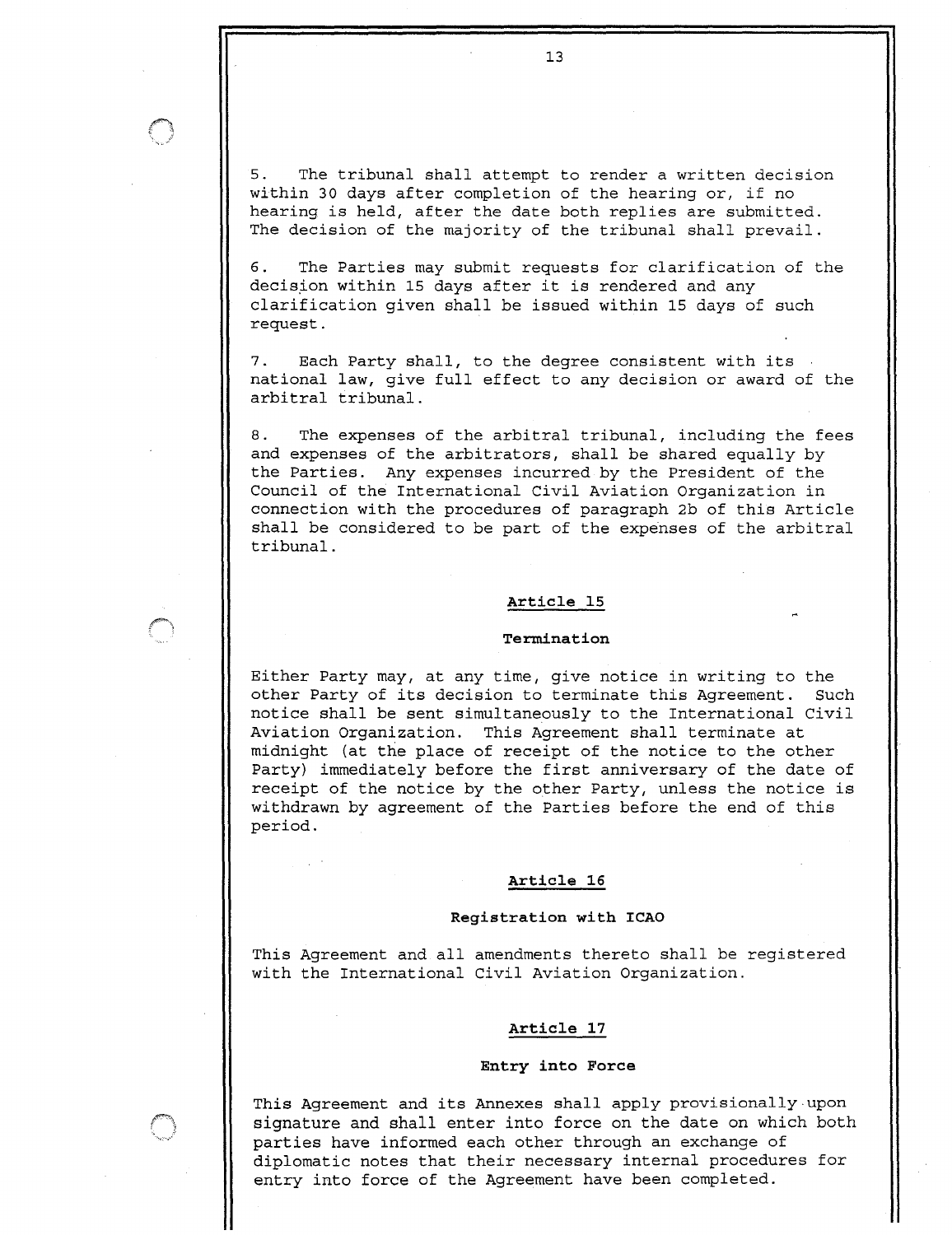| 14                                                                                                                                                                                                                                                                                |
|-----------------------------------------------------------------------------------------------------------------------------------------------------------------------------------------------------------------------------------------------------------------------------------|
|                                                                                                                                                                                                                                                                                   |
|                                                                                                                                                                                                                                                                                   |
| Upon entry into force, this Agreement shall supersede the<br>Agreement between the United States of America and the Federal<br>Democratic Republic of Ethiopia on civil aviation safety and<br>security, effected by exchange of notes at Addis Ababa May 29<br>and June 2, 1998. |
| IN WITNESS WHEREOF the undersigned, being duly authorized by<br>their respective Governments, have signed this Agreement.                                                                                                                                                         |
| DONE at Washington, this seventeenth day of May, 2005, in<br>duplicate, in the English language.                                                                                                                                                                                  |
| FOR THE GOVERNMENT OF THE FEDERAL<br>FOR THE GOVERNMENT OF THE<br>DEMOCRATIC REPUBLIC OF ETHIOPIA:<br>UNITED STATES OF AMERICA:<br>Mais Vivo<br>$\frac{1}{\sqrt{2}}$                                                                                                              |
|                                                                                                                                                                                                                                                                                   |
|                                                                                                                                                                                                                                                                                   |
|                                                                                                                                                                                                                                                                                   |
| the control of the con-                                                                                                                                                                                                                                                           |
| $\mathcal{L}_{\rm{max}}$ and $\mathcal{L}_{\rm{max}}$<br>$\mathcal{L}(\mathcal{L}(\mathcal{L}))$ and $\mathcal{L}(\mathcal{L}(\mathcal{L}))$ . Then                                                                                                                               |
| $\mathcal{L}(\mathcal{L}(\mathcal{L}))$ and $\mathcal{L}(\mathcal{L}(\mathcal{L}))$ . The set of $\mathcal{L}(\mathcal{L})$                                                                                                                                                       |
| $\mathcal{L}_{\text{max}}$ and $\mathcal{L}_{\text{max}}$ .<br>$\mathcal{L}(\mathcal{L}^{\mathcal{L}})$ and $\mathcal{L}^{\mathcal{L}}$ and $\mathcal{L}^{\mathcal{L}}$ and $\mathcal{L}^{\mathcal{L}}$                                                                           |

**Contract Contract Contract**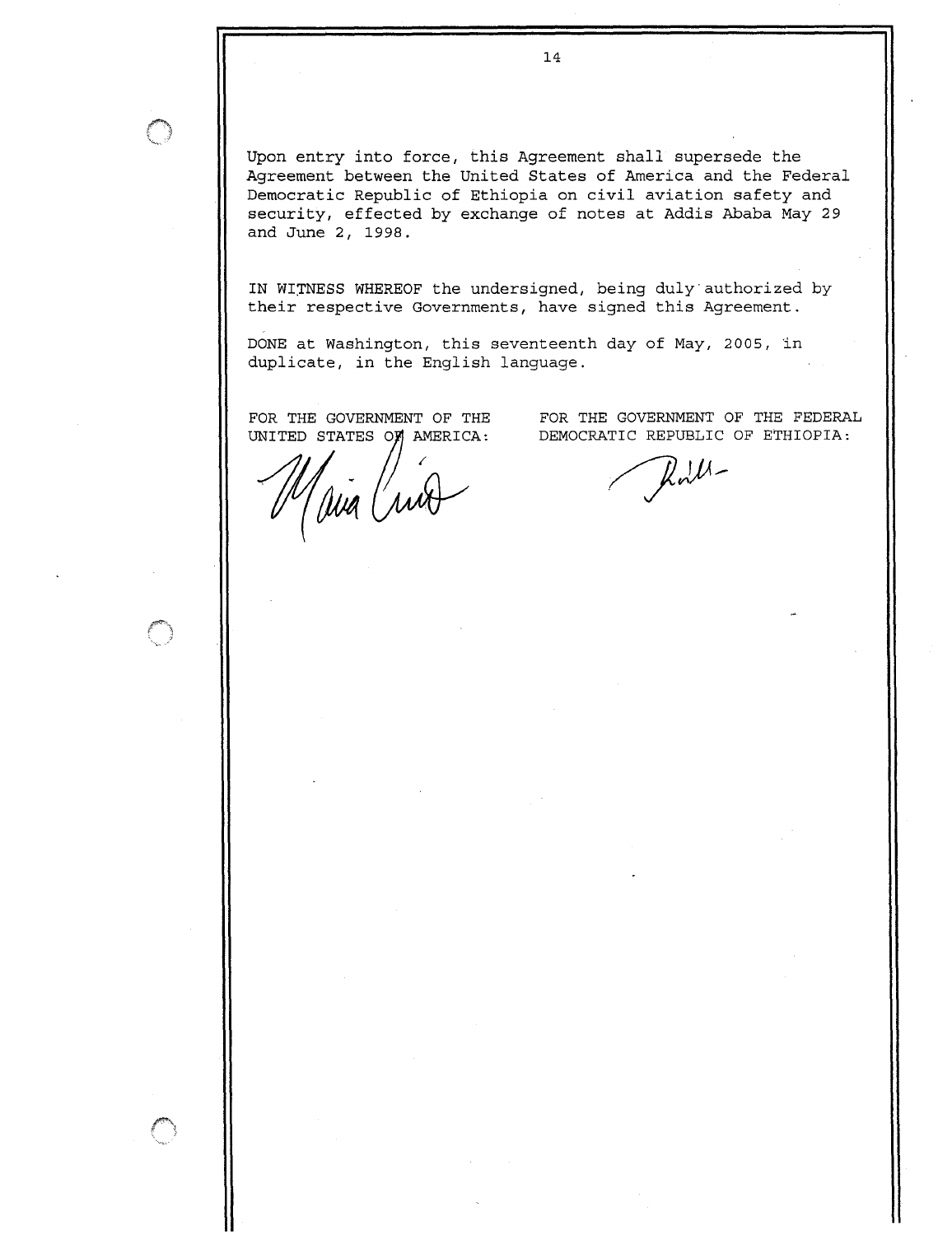## ANNEX I

## Scheduled Air Transportation

## Section <sup>1</sup>

#### Routes

Airlines of each Party designated under this Annex shall, in accordance with the terms of their designation, be entitled to perform scheduled international air transportation between points on the following routes :

A . Routes for the airline or airlines designated by the Government of the United States :

1 . From points behind the United States via the United States and intermediate points to a point or points in the Federal Democratic Republic of Ethiopia and beyond .

 $2$  . For all-cargo service or services, between the Federal Democratic Republic of Ethiopia and any point or points .

 $B$  . Routes for the airline or airlines designated by the Government of the Federal Democratic Republic of Ethiopia :

1 . From points behind the Federal Democratic Republic of Ethiopia via the Federal Democratic Republic of Ethiopia and intermediate points to a point or points in the United States and beyond .

 $2$ . For all-cargo service or services, between the United States and any point or points .

#### Section 2

#### Operational Flexibility

Each designated airline may, on any or all flights and at its option :

1 . operate flights in either or both directions ;

2. combine different flight numbers within one aircraft operation ;

- 3 . serve behind, intermediate, and beyond points and points in the territories of the Parties on the routes in any combination and in any order;
- 4 . omit stops at any point or points;
- 5 . transfer traffic from any of its aircraft to any of its other aircraft at any point on the routes; and
- 6 . serve points behind any point in its territory with or without change of aircraft or flight number and may hold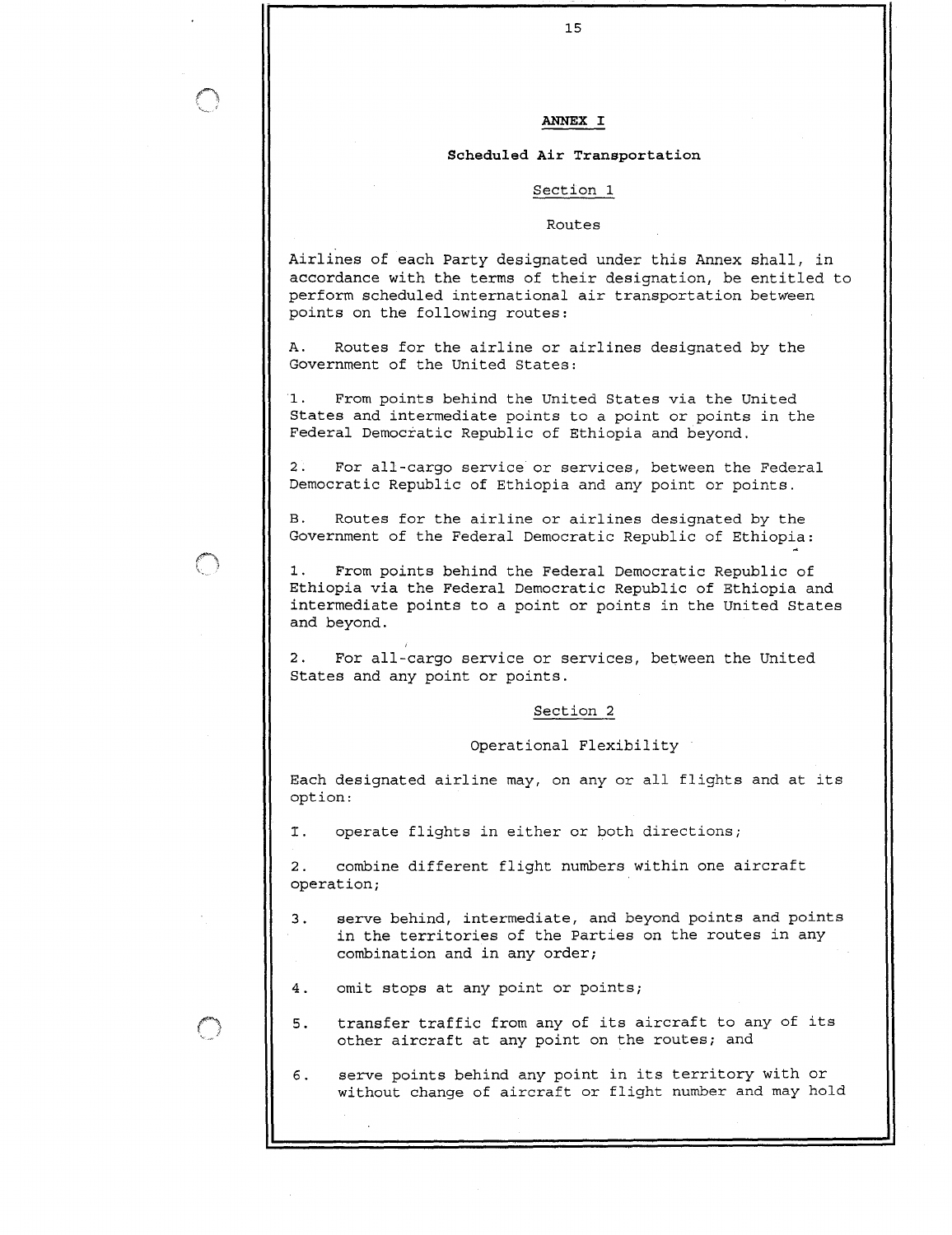out and advertise such services to the public as through services ;

without directional or geographic limitation and without loss of any right to carry traffic otherwise permissible under this Agreement; provided that, with the exception of all-cargo services, the service serves a point in the territory of the Party, designating the airline .

# Section 3

## Change of Gauge

On any segment or segments of the routes above, any designated airline may perform international air transportation without any limitation as to change, at any point on the route, in type or number of aircraft operated; provided that, with the exception of all-cargo services, in the outbound direction, the transportation beyond such point is a continuation of the transportation from the territory of the Party that has designated the airline and, in the inbound direction, the transportation to the territory of the Party that has designated the airline is a continuation of the transportation from beyond such point .

#### ANNEX II

#### Charter Air Transportation

### Section 1

A. Airlines of each Party designated under this Annex shall, in accordance with the terms of their designation, have the right to carry international charter traffic of passengers (and their accompanying baggage) and/or cargo (including, but not limited to, freight forwarder, split, and combination (passenger/cargo) charters) :

1. Between any point or points in the territory of the Party that has designated the airline and any point or points in the territory of the other Party; and

2 . Between any point or points in the territory of the other Party and any point or points in a third country or countries, provided that, except with respect to cargo charters, such service constitutes part of a continuous operation, with or without a change of aircraft, that includes service to the homeland for the purpose of carrying local traffic between the homeland and the territory of the other Party.

 $B$ . In the performance of services covered by this Annex, airlines of each Party designated under this Annex shall also have the right: (1) to make stopovers at any points whether within or outside of the territory of either Party;  $(2)$  to carry transit traffic through the other Party's territory; (3) to combine on the same aircraft traffic originating in one Party's territory, traffic originating in the other Party's